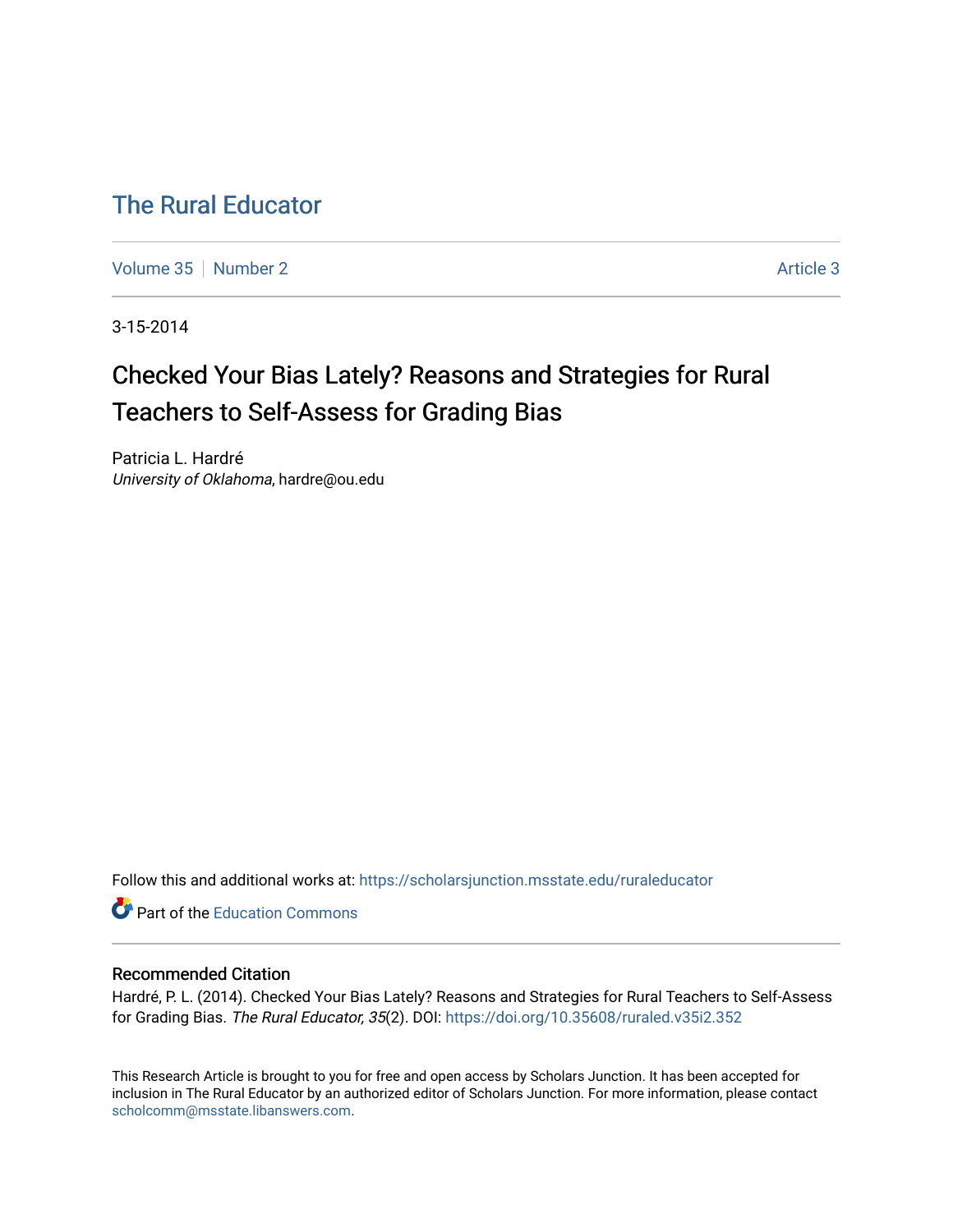## **Checked Your Bias Lately?**

## **Reasons and Strategies for Rural Teachers to Self-Assess for Grading Bias**

### **Patricia L. Hardré**

*University of Oklahoma*

*Multiple factors influence teachers' grading and scoring of students' class work, homework, projects and tests. Put simply, bias in grading is giving different grades on student work of essentially equal quality, based on factors irrelevant to the scope and criteria for that work. Grading is to a degree subjective, but it need not be biased. Intentional bias is a common criticism of teachers and has been the topic of numerous studies and reports. However, less attention has been given to unintentional sources of grading bias. For teachers in any school, bias can creep into grading despite a teacher's best efforts to be fair and impartial. Teachers in rural schools may face more challenges to preventing and reducing grading bias. This paper identifies some of the issues relevant to teachers' unintentional grading biases and discusses both conventional and innovative ways to reduce it.* 

**Keywords**: Grading bias; school accountability; student achievement and motivation; teacher grading strategies; assessment standards

Schools are being scrutinized, challenged and called to account for every element of the work they do. Even matters traditionally left to teachers' expertise and judgment are now susceptible to close inspection. More than ever before, in the face of recent governmental increases in school accountability, rural schools need effective strategies to check and remediate issues of equity and quality. One such issue is intentional or unintentional grading bias, which can leave schools open to accusations from grade inflation to more extreme grade manipulation. Teachers and administrators in small and rural schools need defensible accountability and quality-of-practice strategies that do not require huge resources to implement and monitor. Systematically checking for grading bias is one such strategy.

Bias is a personal or unreasoned distortion of judgment (Webster's Collegiate Dictionary, 2000). In assessment, bias as a technical term most often refers to a characteristic of tests that present advantage or disadvantage to a particular subgroup (e.g., by gender or ethnicity) (Nitko, 2004; Popham, 2005). However, as a more general term, bias refers to any differential in grading across learners that is not caused by completeness or quality of work on the assigned task. The Student Evaluation Standards specify that grades should be free from bias, that is, "free from influence by factors unrelated to the purpose of the assessment" (Joint Committee on Standards for Educational Evaluation, 2003, p. A7).

Teachers in rural and small schools are often deeply embedded in the community and connected to knowledge regarding generations of families. Because

teachers' knowledge of student characteristics is a significant predictor of grading bias (Rauschenberg, 2012), rural teachers may face more danger of grading bias than their urban and suburban peers, nationally. Many non-achievement factors are embedded into student grading (Howley, Kussimo & Parrott, 2000), both intentionally and unintentionally. All teachers are prone to elements of subjectivity in grading that takes scores and grades off-target from their original criteria and standards (Brookhart, 2004). To address these tendencies requires checking for instances of bias, and recalibrating grading practice to fit its original purpose and targets, to realign it with standards of accuracy, reliability and validity (Malouff, 2008). While urban and suburban teachers, or those in larger districts, may have more accessible resources to use in this checking and recalibration process, rural teachers, more isolated in small and geographically-distant schools, often have less immediate access to in-place and on-site resources to do so. Teachers and administrators at a rural conference expressed universal concern that the strategies often recommended to maintain accuracy, reliability and validity of assessments (to reduce bias) are particularly difficult for rural schools, given their small size and remoteness (personal communication, discussion group, NREA conference, 2013). When one teacher is the school's whole math department or the whole first grade, it is harder to find a colleague with the right expertise to check grading. Rural schools and administrators have to innovate to maintain highquality assessment standards like grading equity and accuracy. For these reasons, rural teachers and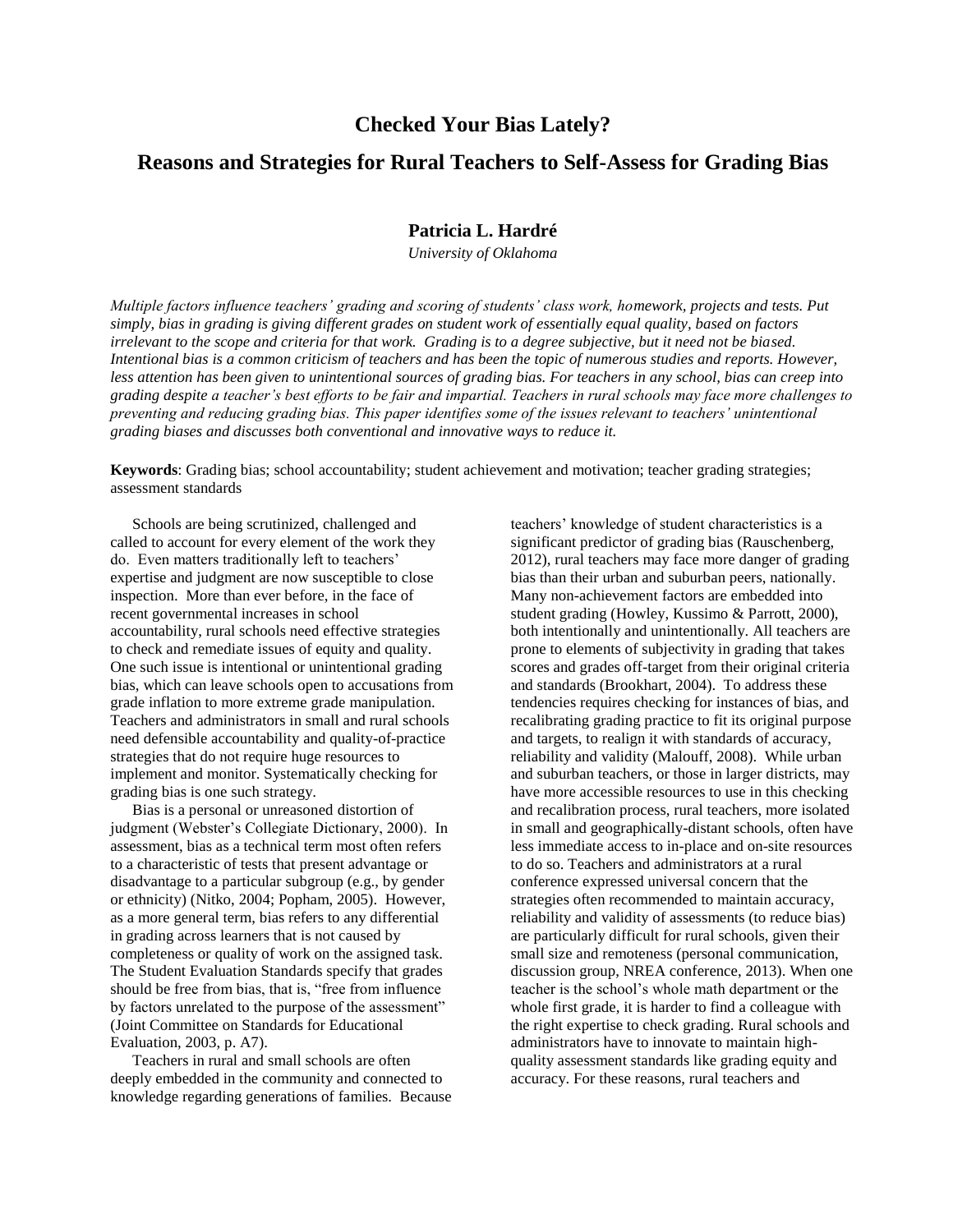administrators need strategies to identify and address the potential for grading bias.

#### **What is Unintentional Grading Bias, and Where Does It Come From?**

Unintentional bias in grading or scoring student work is giving what amount to different grades on work of essentially equal quality, based on factors irrelevant to the criteria for judging that work (Banks, 2005; Nitko, 2004). Most teachers introduce unintentional grading bias into their judgment at one time or another, usually without being aware of doing it. Grading bias comes from two major sources: design factors and personal factors, both of which are influenced by environmental factors.

#### **Sources of Grading Bias**

One source of grading bias arises from design and implementation of assessment, influenced by teacher beliefs about the nature of knowledge in the discipline and the multiple purposes of grades (Nitko, 2004; Popham, 2005), embodied in teachers' choice of assessments and how they are used (Wylie, et al, 2012). Common design factors that may influence teachers' perceptions and accuracy during grading (and produce scoring bias) include mismatch and misalignment of the assessment with its purpose. Teachers may inadvertently include performance expectations and components in their assessments that are not entirely aligned with the actual goal of an assessment, and if additional parameters are included without accounting for them in the scoring model, and without making students aware of them, these may constitute grading bias

A second source, relational and interpersonal bias factors, is related to the identities and interpersonal relationships of teachers and students. This type of bias is caused by what teachers know about students' past academic performances and experiences, past and present ability assessments, out-of-school and family circumstances, and affect or attitudes toward the teacher or class (Banks, 2005; Brookhart, 2004) Teacher knowledge and beliefs about individual students tend to produce most individual differences in assessment and grading (Rauschenberg, 2012).Research has demonstrated that factors such as emotional connectedness and relatedness, knowledge of at-home challenges students had to overcome, and interest in motivating students have caused teachers to adjust grades upward from strictly criterion-based grades or scores (e.g., Hardré, 2008; Hardré & Sullivan, 2008). These shifts may be intentional and explicit or unintentional and implicit, and implicit

action can become a slippery slope, increasing subjectivity over time.

Systematic strategies for checking bias can expose such tendencies and allow teachers to make explicit choices. This is not to say that there is no place for using grades for developmental and motivational purposes, but such choices need to be explicit, made with full awareness and clearly justified, rather than loosely subjective or accidental. Teachers using "objective tests" sometimes assume their objectivity to be absolute, but wherever judgment comes into play, on an essay response, points for method in solving math problems, or perspectives that explain alternate responses, bias may creep in. Periodically checking and reflecting on assessment and grading practice is a key component of active, reflective teaching (Brookhart, 2004; Zeichner & Liston, 1996).

#### **Mismatch between Target Knowledge or Skill and Scope or Method of Assessment**

Freedom from bias means that if the purpose of a test is to assess science knowledge and skill, nothing else should have a significant impact on grades for that assignment. If the way that learners are being assessed gets in the way of their demonstrating the target knowledge and skill, it constitutes a response-type bias, as well as an underlying scope bias. An historic example of response-type bias is the use of essays or text-based items for math knowledge, in which language skills influenced how clearly knowledge was communicated, and therefore biased grades (Joint Committee on Standards for Educational Evaluation, 2003). It is perfectly legitimate to include the skills of communicating relevant knowledge in essay form and correctly using relevant vocabulary as part of a math or science class assessment; it just needs to be communicated as part of the expectations for the assessment and included in the instruction. If these things are assumed and not articulated, and the student who is a good writer gets a higher grade than the student who is not, it can produce frustration, demotivation and accusations of unfairness or bias.

#### **Misalignment of Scoring with Performance Expectations**

This type of bias overlaps with scope or method mismatch, but is broader, as it includes any gap between the explicit expectations placed on an assessment and how it is scored. Factors that bias teachers' scoring of assignments include simple things such as fatigue or anxiety, or environmental factors such as interruption, that skew scores (Arends & Kilchner, 2010). Teachers' personal approaches to scoring, whether derived from optimistic or pessimistic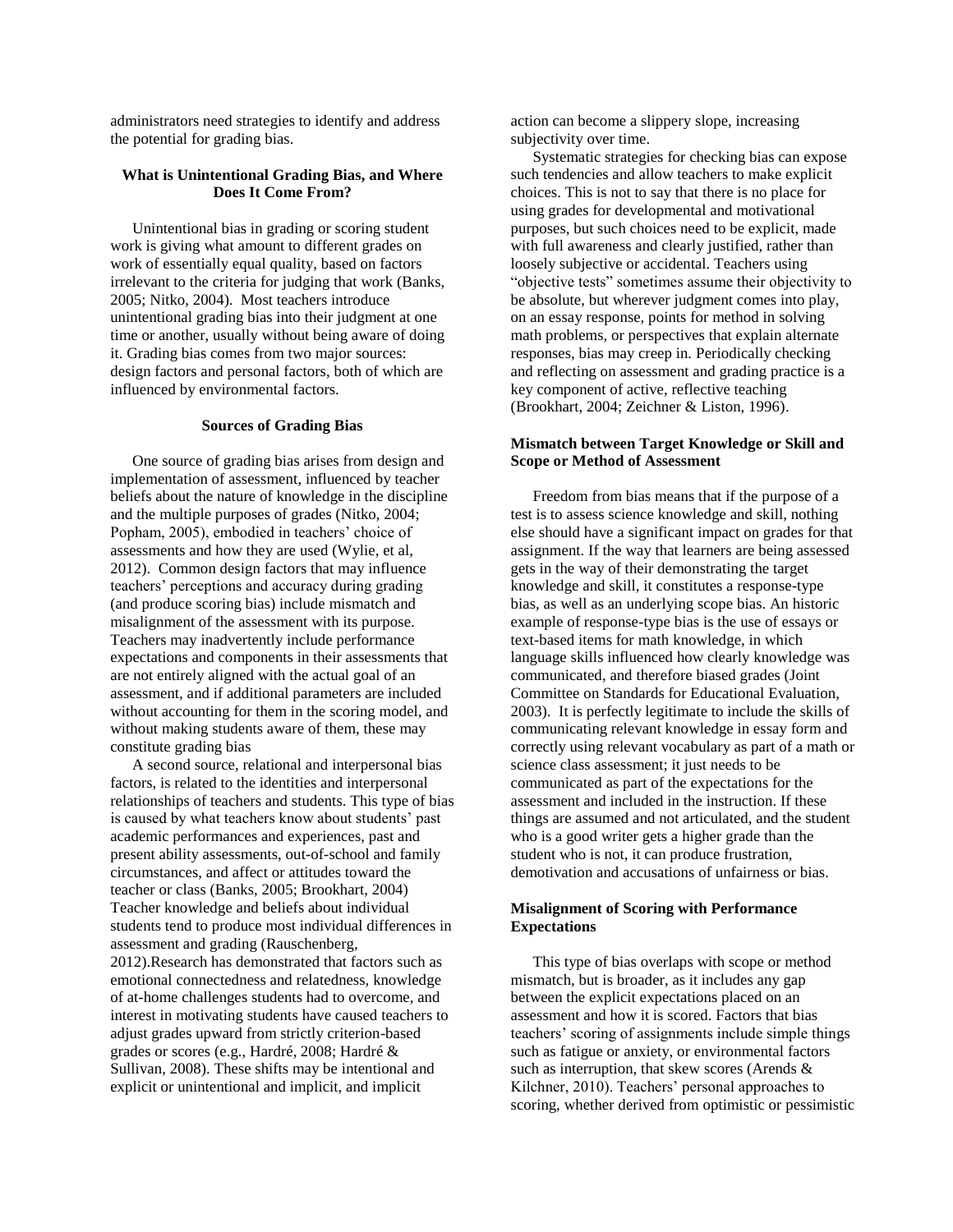philosophical underpinnings, can result in differences. For example, a teacher who approaches an assignment assuming passing quality and subtracts for errors, and a teacher who approaches the same assignment assuming a zero baseline and adds score for earned achievement can produce very different scores for the same assessment from the same rubric. These differences are infrequently addressed, yet they introduce bias into grading because the source of the difference is not contained in the student's actual knowledge as demonstrated on the assessment. This kind of differential grading bias can be illuminated through systematic bias checking and reduction strategies.

#### **Knowing Students, Their Families and Circumstances**

Of course, teachers try to handle interpersonal factors objectively, but many admit they are sometimes unsuccessful. Positive connections and interpersonal relatedness can produce more lenient grading, and negative emotionality can produce stricter grading, all at the level of the subconscious (Malouff, 2008). Knowledge about students' special challenges at home can promote more lenient grading. Knowing students' families as neighbors or friends, community leaders or local outlaws; having had older siblings as previous students; and having their parents as professional colleagues can produce grading bias. Conversely, some teachers may actually grade harder in an effort to compensate for potential positive interpersonal bias (Cole, 2008).

#### **Knowing Students' Past Academic Achievements**

There is a tendency, especially for less experienced or efficacious teachers, to be biased by past teachers' grading (Brookhart, 2004). If a past teacher's grading is perceived as a more expert evaluation of the student's performance, a teacher may unconsciously (or consciously) align present grades with that past performance evaluation, without regard to how the student may have improved in the interim. When teachers feel less expert in making grading judgments, they may engage in mental tracking of students, such as thinking of one student as "an A student" and another as "a C student" and subconsciously align current grades with those mental tracks.

Subtle elements of communication that happen in schools may actually create bias regarding individual students. To reduce the probability of novice teachers being biased toward (or against) particular students, veteran teachers should avoid making sweeping judgments (or sharing gossip) about individual students. The new teacher who hears three

experienced peers make the statement that a certain student "never works" or "does only average work" may be biased toward giving only average grades, despite what the student produces.

#### **Knowing Students' Relative Aptitudes and Special Needs**

Teachers may also be biased by students' tested aptitudes and special needs. That is, if one student has high scores on math tests and another has low scores, the teacher may be more critical of, or optimistic about, the first student's math computation and strategy use. The teacher may unconsciously be using the model of aptitude (an "objective" predictor of probable achievement) to guide scoring judgments when the immediate judgment seems difficult to discriminate. Knowing students' abilities may cause teachers to grade them relative to what they *can* achieve or produce instead of simply based on the objective criteria for what they *have* achieved or produced. Another issue is teachers knowing if students have identified disabilities or special needs. Even if they are high-functioning and in mainstream classrooms, research has demonstrated that teachers often tend to score students with special needs differently from their peers (Mastergeorge & Martinez, 2010).

#### **Knowing Students' Attitudes Toward the Teacher or Class**

Teachers may tend to score assignments by students who are engaged and positive about the class more generously than those who are negative and critical about the class, even though their performance by objective criteria may be comparable.

#### **Why is Grading Bias a Problem?**

If teachers and administrators consider grading a tool for motivation or communication apart from claims to objectivity and equity, or if they consider subjective and affective judgments unrelated to the assignment standards acceptable in influencing students' performance and assessment in school, then grading bias may not be a problem at all. However, if they believe that all students in a classroom should be assessed on an equal, fair and relatively objective basis, then unintentional bias is a serious problem. If they believe that grades on assignments (and in classes) should reflect the objective performance of each individual as measured against the relevant instruction and criteria for a given assignment, then they will be concerned with how teachers can selfmonitor and check for personal grading bias.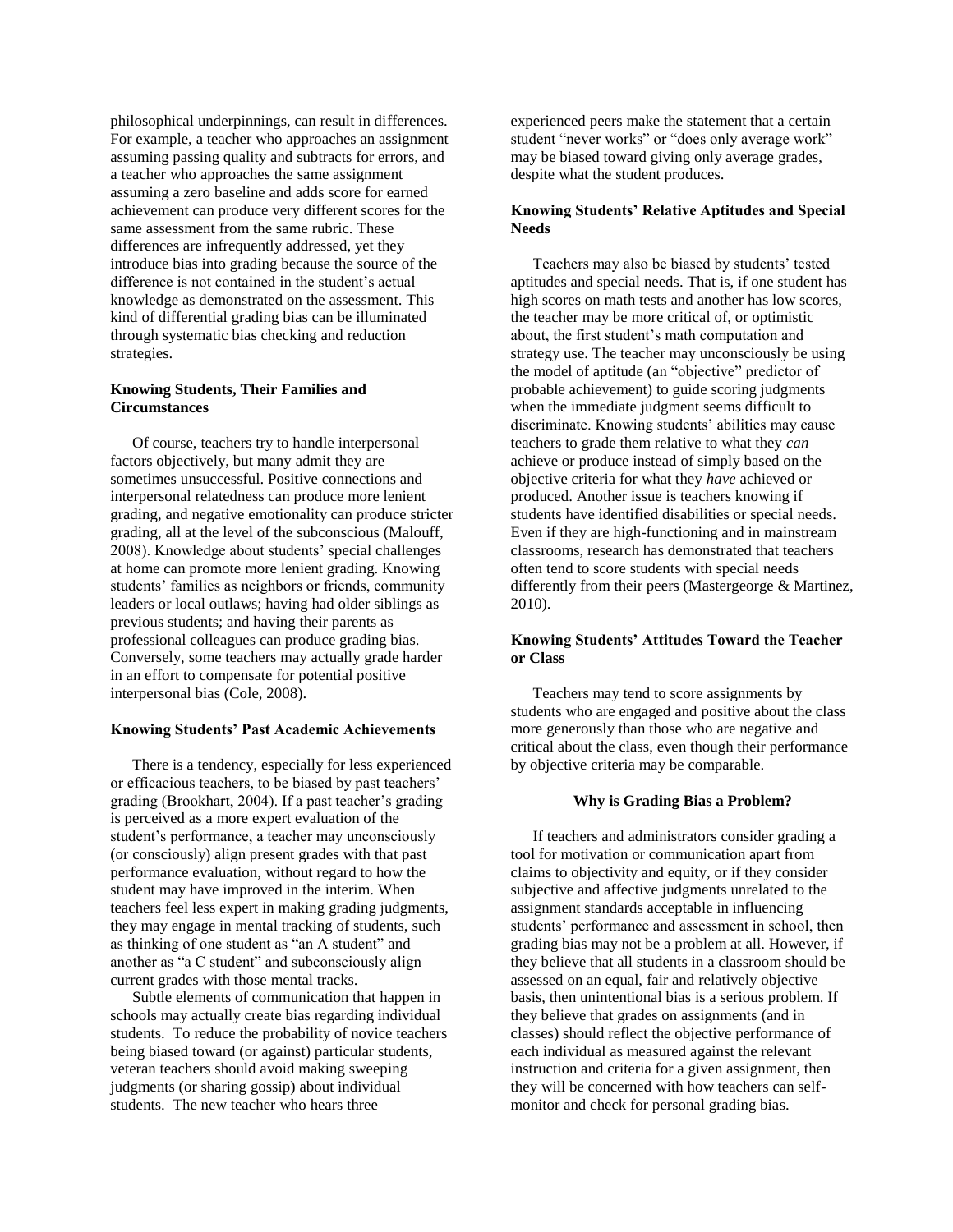It is also important to consider possible negative effects of bias—even positive bias—on students. Making grading criteria as transparent as possible and maintaining perceptions of fair, unbiased grading promotes healthy student attitudes and motivation, while perceptions of unfair, arbitrary or personalized grading practices can cause students to feel like their effort to learn has no effect on their achievement. If students have no evidence of teachers' objectivity (or think they see bias), they may tend to attribute their lack of achievement to teacher bias or favoritism (factors outside their control) rather than to their actual effort and performance (factors within their control). Students' attributions of what controls their performance outcomes are critical to their motivation and achievement (Banks, 2005; Brookhart, 2004; Brophy, 1998).

Students sometimes recognize and manipulate teachers' grading. Older students admit that they can identify (and may manipulate) teachers' grading tendencies (Banks, 2005). Aside from these extreme examples, teachers may ask, "Isn't some consideration of students' special circumstances okay?" Certainly, teachers should show students understanding and give them extra time or opportunity if doing so facilitates instructional goals (e.g., learning, motivation, management). However, special consideration is counterproductive to learning if it teaches students that teachers are manipulable or inconsistent. For rural teachers or administrators interested in checking for and addressing possible bias in assessment and grading, the following sections describe some effective practical strategies, with particular attention to how they can be implemented in rural and small school and districts.

#### **How Can Teachers Self-assess and Adjust their Existing Grading Biases?**

A useful means to check and adjust for grading bias related to personal knowledge of students is to use multiple graders. If grading is done by both the teacher and at least one other qualified person and those grades compared, it can illuminate unrecognized bias. If multiple graders' scores are averaged, the result may be a more balanced, objective assessment than one teacher's grade alone. If an additional grader is not available, there are ways that one teacher can self-check for grading bias.

#### **Exchange Grading**

One way to check for grading bias is to share scoring tasks with colleagues. If teachers are in a school large enough to have several people teaching sections of the same class, they can give the same

assignment and exchange student papers. Without looking at the colleagues' grades, they can grade each other's students' papers and then compare. Grading with a fellow teacher teaching the same content to the same level of students and comparing scores is a good way to identify grading bias that may exist as well as to control for it. If several teachers of the same subject are not available, scoring by two independent raters is still a good check; however, the use of multiple graders needs to be attentive to their professional qualifications (e.g., only use a person well qualified in the discipline). In a small school, with only one teacher of Art or Geometry, for example, the teacher should find the colleague best qualified in the subject area (e.g., someone who minored in it or has other specialized expertise), or seek out a qualified peer teacher in a different school.

#### **Collaborative Grading**

Another excellent check is to have a group of teachers grade the same blinded student assignments, using the same rubric, and then compare grades. If teachers independently assign very different grades to the same assignment, it can indicate differential biases that they need to examine. Based on any different grades assigned to the same students' work, they can discuss and try to identify what caused those differences. Telling students about collaborative grading can enhance their perceptions of a broader audience and encourage more objective reasoning.

Whenever teachers use shared grading strategies, it is important to pre-check for decision consistency with "test" papers similar to the actual student assignments, to make sure that all teachers are applying the rubric in the same way. While it is worth the investment, organizing and implementing shared grading strategies takes time, so teachers (and administrators) should select the most important opportunities to use it. Using multiple graders for particular assignments, but not for every assignment, respects teachers' valuable and limited time. Teachers can also individually reciprocate with colleagues to share grading, with the potential residual benefits of sharing ideas, and infusing their teaching and assessment thinking with new energy.

#### **Spaced Repeat Scoring**

If multiple raters are not available or not practical in a given instance, a single teacher can use spaced repeat scoring. This is an effective tool for periodic self-monitoring of grading consistency. The teacher works through grading the assignments once using the appropriate scoring or grading model and rubric, but records grades in a separate place (not on the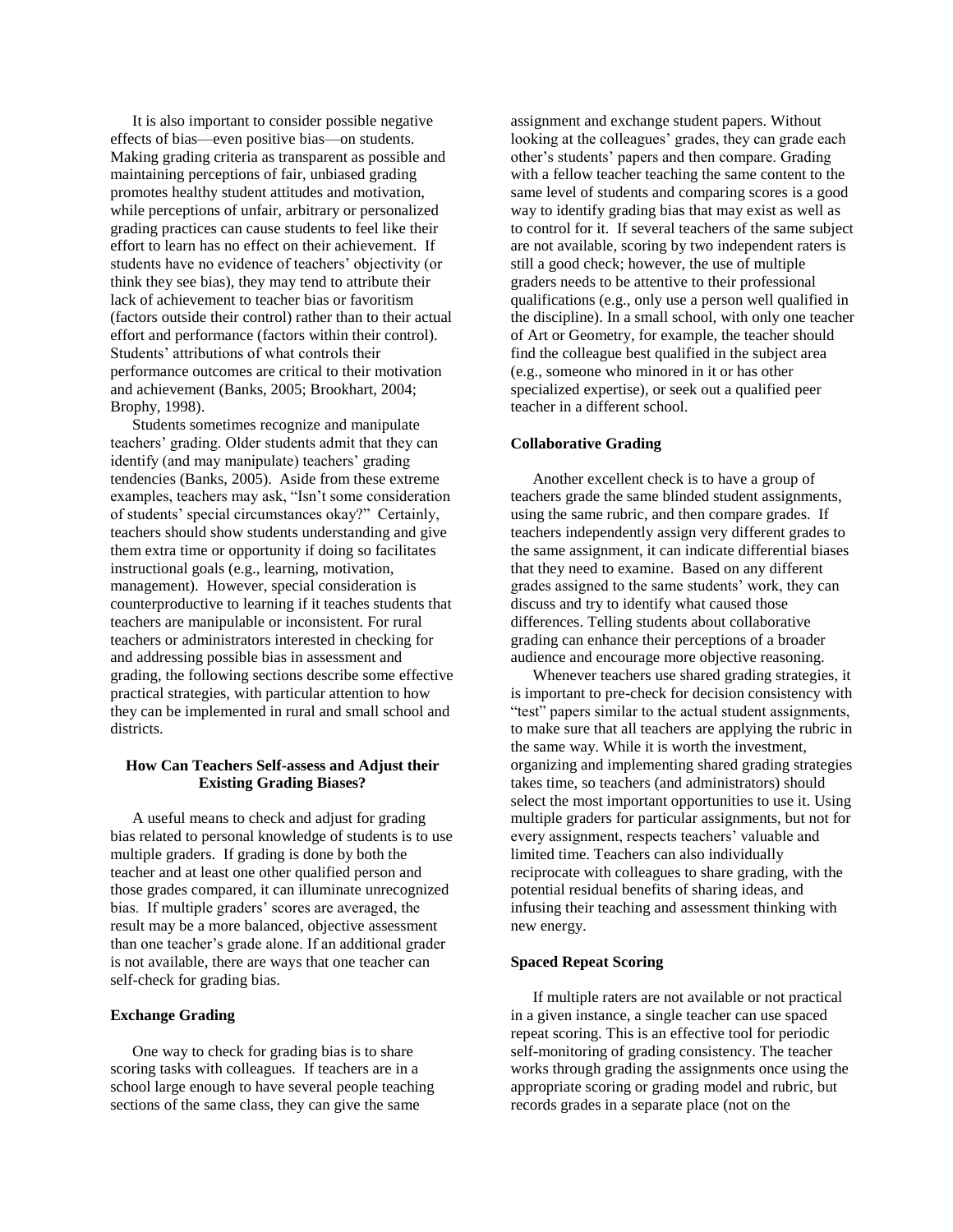assignments themselves or in the grade book). Then the teacher sets aside the whole set of assignments for several days or a week. After that time (or longer depending on how acute long-term memory is) the teacher takes out the assignments and independently scores them again using the same rubric and under the same conditions. The same conditions are important because bias can be introduced by the context and circumstances under which grading is done (e.g., location, noise, distractions, fatigue, time of day). After the second scoring, the teacher takes out the original grades and compares the two sets for consistency.

For any type of bias checking (multiple raters or one), some variability is expected, but there is a degree of difference that constitutes "inconsistency". The teacher needs to define, in advance, what degree of disagreement indicates inconsistency, versus a tolerable amount of variability. General rules for "inconsistency" are a full letter grade, or more than 10- 20% of a numeric score range (e.g., 2 points on a 10 point assignment). If two sets of grades on the same assignment are inconsistent, then the teacher looks back at the assignments and tries to determine why the inconsistency exists.

Similar patterns of inconsistency may exist between two repeat scorings as between two graders' evaluations (e.g., more attention to small technical errors). If such patterns exist, the teacher can decide whether the difference is due to bias or to better discrimination on one occasion than on the other. If it seems to be bias (characteristics unrelated to the criteria for quality on that assignment) then actual grades assigned to the student should be on the less biased scores, those which focused more clearly on the established criteria. However, if the different scores seem to represent appropriate discrimination the two sets can be averaged.

In practical terms, implementing collaborative, shared or repeated grading strategies, wait time is generally a consideration. If the purpose of the practice is primarily as a check for teachers (selfmonitoring), then assignments can be copied (graded and returned) and the more complicated process completed at leisure without pressure to get grades or papers back to students. If the multi-grader strategy will actually generate a collaborative or averaged grade for students, then it may help to make students aware that grading and return will take more time. Of course, such decisions and communication must be developmentally appropriate.

#### **Increasing Reach with Digital Technologies**

All collaborative and shared grading strategies require access to peer teachers, and rural and small

school teachers may lack on-site access. Some distributed schools are using digital technology tools for connection and collaboration, and they can be utilized with the strategies above, with attention to their additional unique challenges. Compatibility and connectivity of systems are one set of hurdles to be addressed, and systems are improving that enable one site or individual user to host synchronous and asynchronous collaborations. In many cases, the school can purchase a single license that multiple teachers can use. Security is another critical issue in transmitting student grade information over digital systems. One strategy to add a layer of confidentiality is the use of codes or pseudonyms for transmission and communication, with the additional *caveat* that the most secure system possible should always be used to share any student information. Keys to retranslate identities can be retained by the host teacher. Rural teachers in solo roles can use digital media to recruit colleagues with similar expertise and to share rubrics to collaborate.

#### **What if these Checks Reveal Grading Bias?**

If teachers engage in bias checks and find reason to believe unintentional bias exists, the next steps are problem-solving. Based on the data from the bias check, consider why it exists. Which of the common causes in the list above may explain it? Does the pattern appear to be a design flaw in the rubric, an unrealized philosophical assumption, or perhaps an interpersonal connection to certain students? Once it is identified, it can be addressed. Sometimes awareness is enough, and cognitively monitoring enables the teacher to reduce and control that source of bias. If the issue seems to be environmental, like interruptions, teachers can find strategies to reduce those factors in the environment. If it seems to be due to personal fatigue or anxiety, teachers can brainstorm ways to reduce them, like taking frequent breaks while grading piles of student work. If the bias issue is more complex, teachers can identify strategies to support ongoing monitoring, strategies like including written reminders in personal grading instructions and notes.

#### **How Can Teachers Prevent Grading Bias?**

A number of effective strategies exist for reducing the probability of individual grading bias, including blind scoring assignments, and using precise scoring rubrics.

#### **Blind Score Assignments**

One well-established way to control for grading bias is to blind score assignments. This simply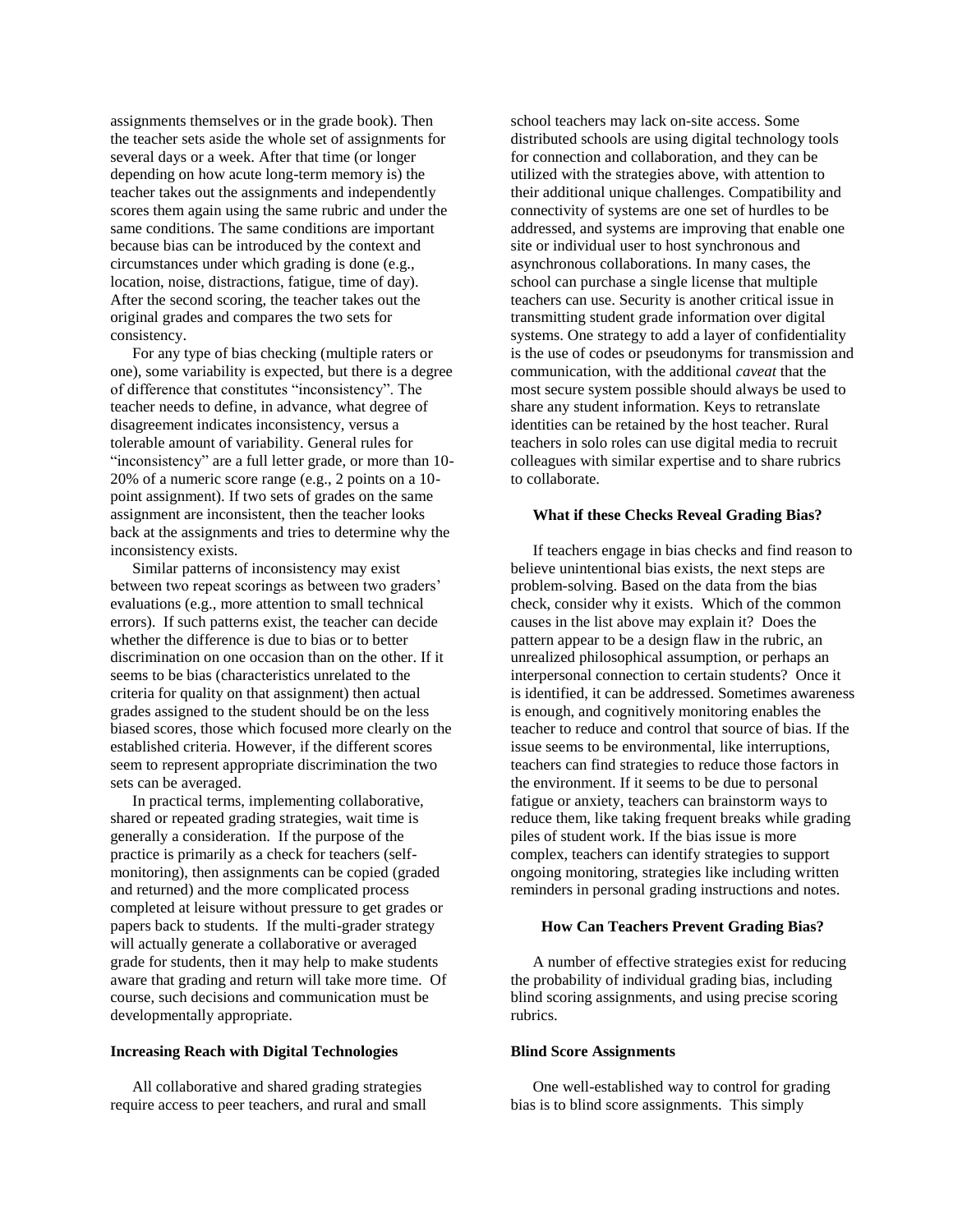involves masking the students' identities from the teacher during grading. If grading is "blind" (without names or identifying characteristics), then identity is masked and bias linked to individual identities is reduced. Strategies for blind scoring include assigning students code numbers, masking names on papers during grading, and requiring work to be typed to reduce handwriting recognition.

Some teachers use the same code numbers during grading and when students' grades are posted or read aloud, and often over a period of time such as a whole semester. The problem with this approach is that teachers memorize students' code numbers, and so do other students (by watching their peers' reactions when grades are made public). Thus, long-term code numbers can become essentially ineffective for reducing bias and even psychologically detrimental to students. If student code numbers are used to mask identity, then they must be changed frequently and kept secure, or they become essentially useless.

#### **Use Precise Scoring Rubrics**

Another strategy to avoid bias is to use precise, appropriate scoring rubrics when grading assignments. The more specific scoring criteria are and the more consistently they are applied, the less scoring bias is likely to occur. Teachers can also enhance students' perceptions of grading objectivity and consistency by sharing rubrics with them up front, so they see the target performance standard, instead of possibly imagining a hidden agenda.

#### **Bias Checking as Professional Development**

Regular checks for grading bias can be effective professional development tools for individual teachers, for departments and for whole schools. They validate the claim that teachers and schools are grading on criteria central to the discipline and appropriate to students' developmental levels. They can improve assessment consistency across grade levels and content areas. They can improve teachers' confidence in their own grading methods and policies, and can reduce students' perceptions that teachers' grades are individualistic and subjective or arbitrary.

Some residual benefits beyond grade calibration and bias reduction exist for using professional development and faculty meetings to address grading needs and practice with strategies such as those described above. It can open up surprisingly productive conversations about the philosophies, purposes and meaningfulness of grading. Stepping back to consider, refine, and examine foundational issues such as grading holds promise to improve teaching across and between schools and districts, and among colleagues distributed over geographic distances.

Administrative and policy support for collaborative bias checks can promote ongoing collaboration within and between grade levels and departments as well. It can help build educational community in the school and help reduce teachers' perceptions of professional isolation. Administrators can support this practice by enabling grade collaboration as an in-service option (so it is not an additional time requirement on top of all the teachers' other development requisites). An admonition to administrators is that it is not generally effective to *mandate* bias checks. Teachers (just like students) can perceive mandated activities as "busy work" and do them poorly or mechanically, generating useless information and developing negative attitudes toward the practice.

#### **School Policy and Culture Prevention Strategies**

Beyond teachers taking individual responsibility for reducing grading bias, school administrators can encourage a school culture that creates a level ground for evaluating students' performance. By supporting and encouraging the practice of periodically checking for grading bias, school policy makers can support consistency and fairness, and encourage collaboration and community among school staff. Grades communicate important information to students about their progress and competence (Nitko, 2005), and they exert influence on motivation, learning, and achievement (Brookhart, 2004; Brophy, 1998; Reeve, 1996). They are also important vehicles for communication with parents and other community stakeholders, so that investing in monitoring for grading bias is an investment in the school and in the broader impacts of education. Grading necessarily involves judgment and is subject to human error (Popham, 2005), but teachers and administrators can take steps to minimize unintentional grading bias.

#### **Conclusions and Recommendations**

Grading matters for its value in teaching: conveying messages to students and families about progress toward goals and performance standards, as well as contributing to student motivation, validation of effort and individual competence feedback. Grading matters because it impacts students' motivation, attitudes and learning. Students' achievement, reflected in grades, influences their self-beliefs, competence perceptions, goals and success expectations, all of which impact engagement, effort and investment in learning and skill development. Grades also contribute to larger information sets that feed into student grade point averages, achievement